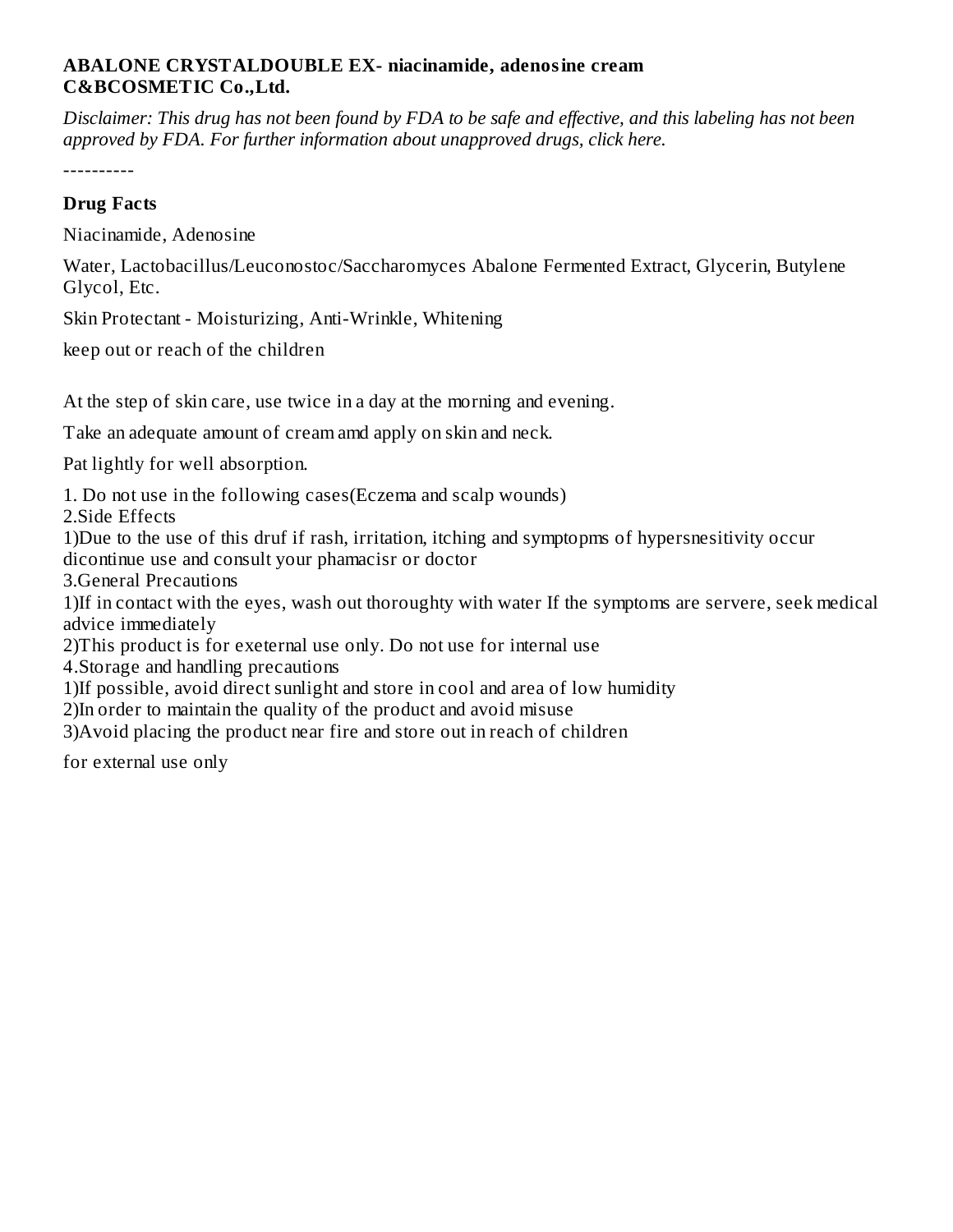## 0발론 크림 77.5\*77.5\*53 13/04/08



| <b>ABALONE CRYSTALDOUBLE EX</b>                                  |                    |                          |                    |                |  |  |  |  |
|------------------------------------------------------------------|--------------------|--------------------------|--------------------|----------------|--|--|--|--|
| niacinamide, adenosine cream                                     |                    |                          |                    |                |  |  |  |  |
|                                                                  |                    |                          |                    |                |  |  |  |  |
| <b>Product Information</b>                                       |                    |                          |                    |                |  |  |  |  |
| Product Type                                                     | HUMAN OTC DRUG     | Item Code (Source)       |                    | NDC:60611-0007 |  |  |  |  |
| <b>Route of Administration</b>                                   | <b>TOPICAL</b>     |                          |                    |                |  |  |  |  |
|                                                                  |                    |                          |                    |                |  |  |  |  |
|                                                                  |                    |                          |                    |                |  |  |  |  |
| <b>Active Ingredient/Active Moiety</b>                           |                    |                          |                    |                |  |  |  |  |
| <b>Ingredient Name</b>                                           |                    | <b>Basis of Strength</b> |                    | Strength       |  |  |  |  |
| NIACINAMIDE (UNII: 25X51I8 RD4) (NIACINAMIDE - UNII:25X51I8 RD4) | <b>NIACINAMIDE</b> |                          | $2 g$ in 100 mL    |                |  |  |  |  |
| ADENOSINE (UNII: K72T3FS567) (ADENOSINE - UNII:K72T3FS567)       | <b>ADENOSINE</b>   |                          | $0.04$ g in 100 mL |                |  |  |  |  |
|                                                                  |                    |                          |                    |                |  |  |  |  |
|                                                                  |                    |                          |                    |                |  |  |  |  |
| <b>Inactive Ingredients</b>                                      |                    |                          |                    |                |  |  |  |  |